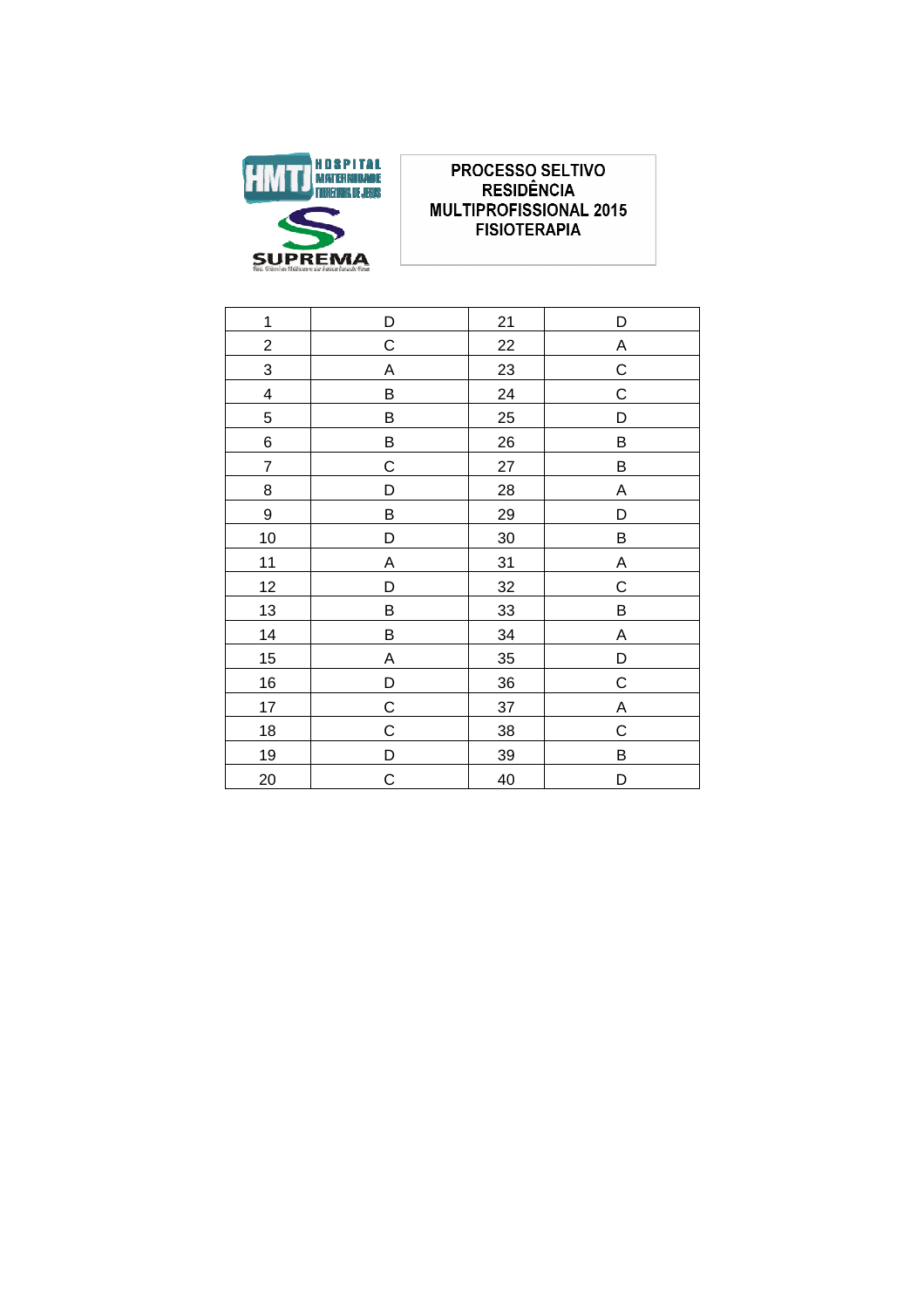

# **PROCESSO SELTIVO<br>RESIDÊNCIA MULTIPROFISSIONAL 2015 ENFERMAGEM**

| D           | 21        | Α           |
|-------------|-----------|-------------|
| С           | 22        | Α           |
| A           | 23        | D           |
| B           | 24        | D           |
| B           | 25        | B           |
| B           | 26        | D           |
| $\mathsf C$ | 27        | B           |
| D           | <b>28</b> | A           |
| B           | 29        | D           |
| D           | 30        | B           |
| A           | 31        | $\sf B$     |
| D           | 32        | A           |
| B           | 33        | A           |
| B           | 34        | $\mathsf C$ |
| Α           | 35        | B           |
| D           | 36        | A           |
| C           | 37        | A           |
| C           | 38        | D           |
| D           | 39        | D           |
| $\mathsf C$ | 40        | B           |
|             |           |             |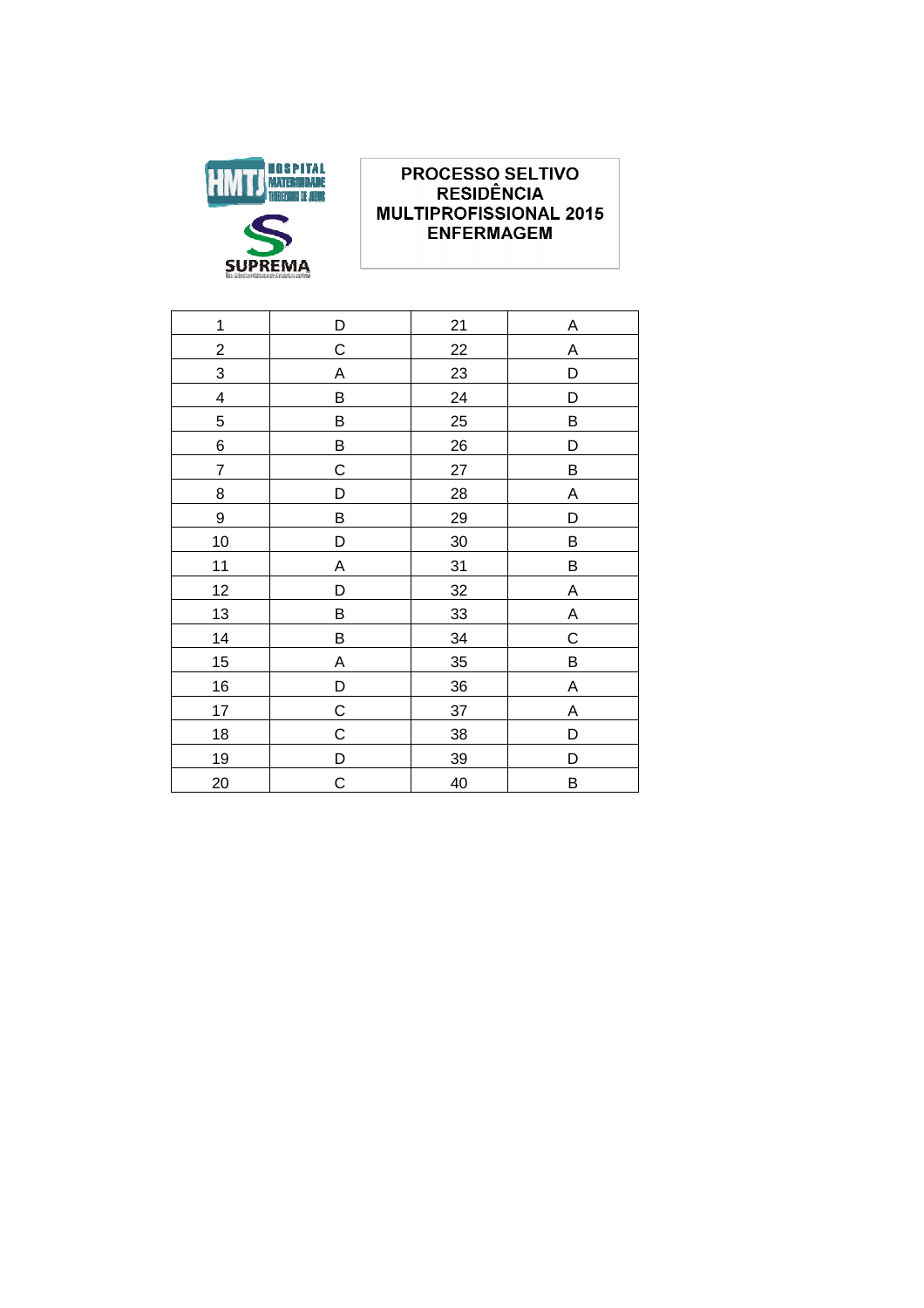

## PROCESSO SELTIVO **RESIDÊNCIA MULTIPROFISSIONAL 2015 ODONTOLOGIA**

| $\mathbf 1$              | D           | 21 | D              |
|--------------------------|-------------|----|----------------|
| $\overline{\mathbf{c}}$  | C           | 22 | D              |
| $\overline{3}$           | Α           | 23 | B              |
| 4                        | B           | 24 | A              |
| 5                        | B           | 25 | $\overline{C}$ |
| 6                        | B           | 26 | $\mathsf C$    |
| $\overline{\mathcal{I}}$ | $\mathsf C$ | 27 | $\mathsf C$    |
| 8                        | D           | 28 | A              |
| 9                        | В           | 29 | Α              |
| 10                       | D           | 30 | B              |
| 11                       | A           | 31 | B              |
| 12                       | D           | 32 | $\mathsf C$    |
| 13                       | B           | 33 | B              |
| 14                       | B           | 34 | A              |
| 15                       | Α           | 35 | D              |
| 16                       | D           | 36 | D              |
| 17                       | C           | 37 | $\overline{C}$ |
| 18                       | $\mathbf C$ | 38 | $\overline{C}$ |
| 19                       | D           | 39 | $\mathsf C$    |
| 20                       | $\mathsf C$ | 40 | B              |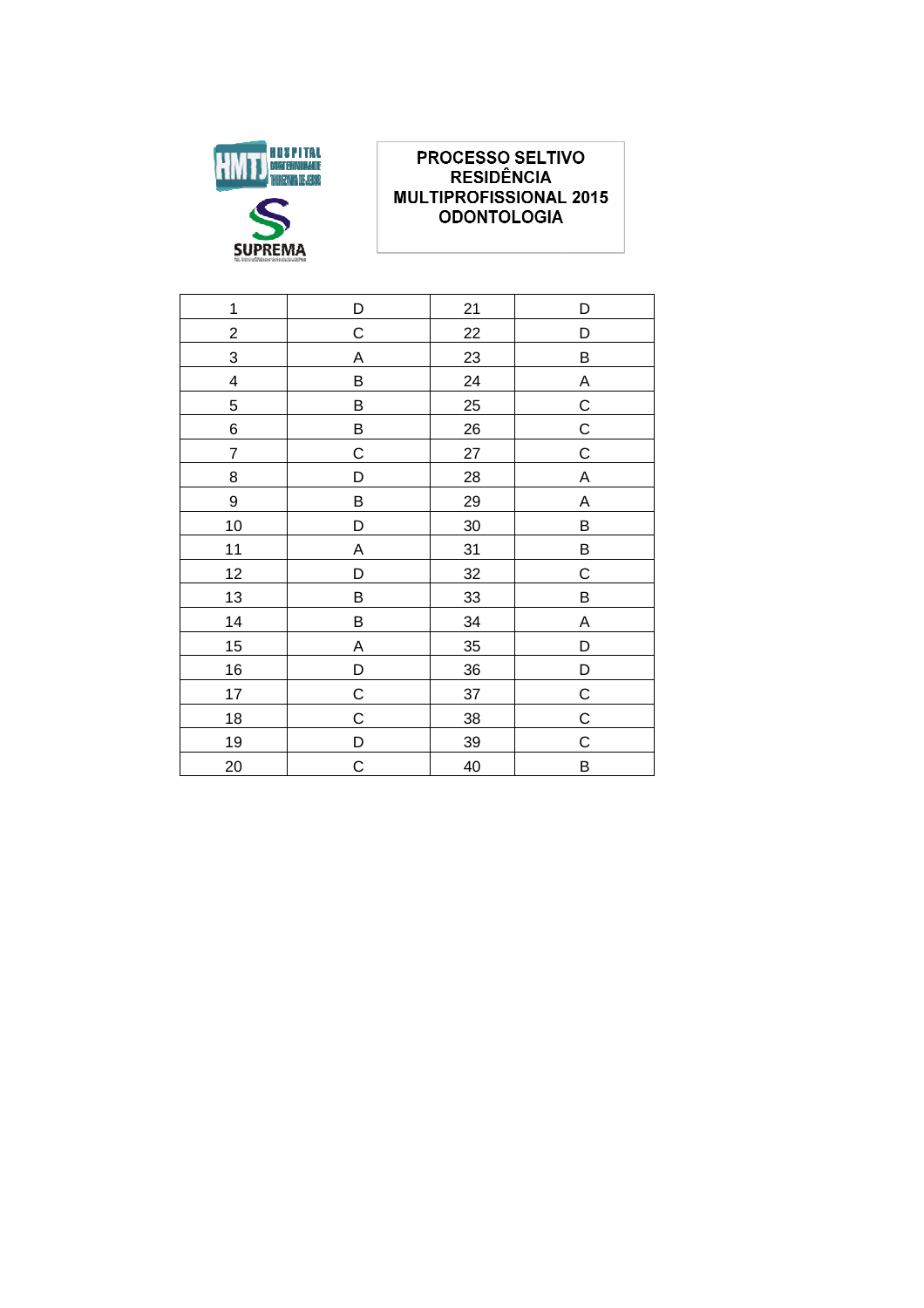

### **PROCESSO SELTIVO** RESIDÊNCIA **MULTIPROFISSIONAL 2015 FARMÁCIA**

| $\mathbf 1$             | D           | 21 | D                         |
|-------------------------|-------------|----|---------------------------|
| $\overline{\mathbf{c}}$ | $\mathsf C$ | 22 | B                         |
| 3                       | A           | 23 | B                         |
| $\overline{\mathbf{4}}$ | $\sf B$     | 24 | $\mathsf C$               |
| $\overline{5}$          | $\sf B$     | 25 | $\overline{C}$            |
| 6                       | B           | 26 | B                         |
| $\overline{7}$          | $\mathsf C$ | 27 | D                         |
| 8                       | D           | 28 | $\mathsf A$               |
| 9                       | B           | 29 | $\overline{C}$            |
| 10                      | D           | 30 | $\mathsf A$               |
| 11                      | A           | 31 | $\boldsymbol{\mathsf{A}}$ |
| 12                      | D           | 32 | $\mathsf C$               |
| 13                      | B           | 33 | $\mathsf C$               |
| 14                      | B           | 34 | D                         |
| 15                      | A           | 35 | D                         |
| 16                      | D           | 36 | B                         |
| 17                      | $\mathsf C$ | 37 | $\overline{C}$            |
| 18                      | $\mathsf C$ | 38 | $\mathsf C$               |
| 19                      | D           | 39 | B                         |
| 20                      | C           | 40 | B                         |